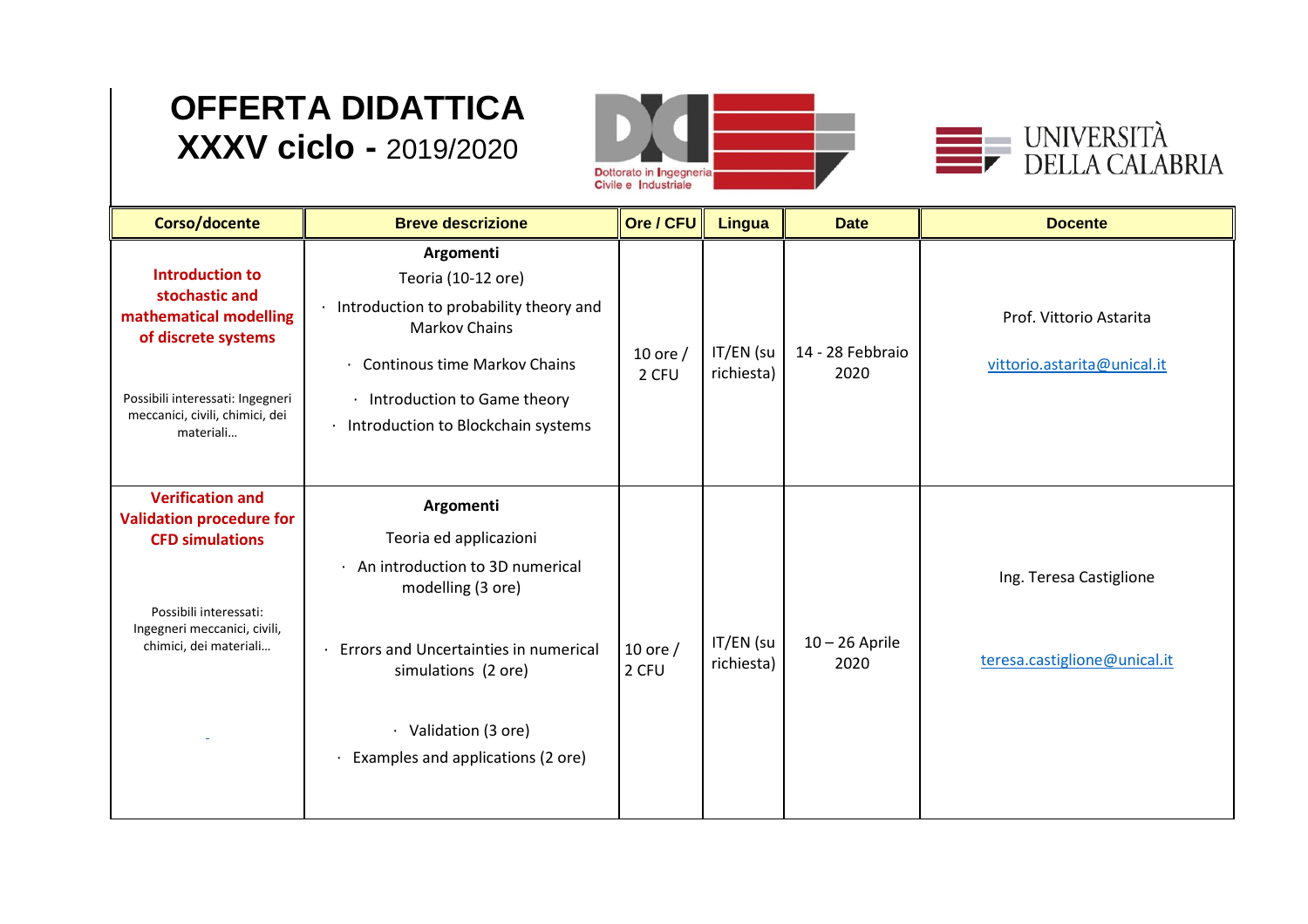| <b>Tools for the scientific</b><br>calculation, programming<br>and dynamic simulation.<br><b>Application in the</b><br>renewable energy field     | <b>MATLAB for the scientific calculation</b><br>• Matrix and symbolic calculation (4 hours)<br>• Processing, interpolation and graphical<br>representation of data (3 hours)<br>• Programming and case study (3 hours) | 10 ore $/$<br>2 CFU                                            | IT/EN (su  | $27$ Aprile - 14<br>Maggio, 2020  | Ing. PhD Domenico Mazzeo<br>domenico.mazzeo@unical.it |
|---------------------------------------------------------------------------------------------------------------------------------------------------|------------------------------------------------------------------------------------------------------------------------------------------------------------------------------------------------------------------------|----------------------------------------------------------------|------------|-----------------------------------|-------------------------------------------------------|
| Possibili interessati:<br>Energy, mechanical, electrical,<br>electronic, management,<br>environmental, civil, building-<br>architecture engineers | TRNSYS for the dynamic simulation of<br>renewable systems<br>• Photovoltaic generators, Wind<br>generators, and electric storage batteries<br>(3 hours)<br>• Case studies (2 hours)                                    | 5 Ore/<br>1CFU                                                 | richiesta) |                                   |                                                       |
| Inglese<br><b>Academic skills</b>                                                                                                                 | Programma da CLA                                                                                                                                                                                                       | 60 ore<br>lezione +<br>40 ore<br>studio<br>indivduale<br>6 CFU | EN         | In attesa di<br>calendario da CLA | Centro Linguistico di Ateneo                          |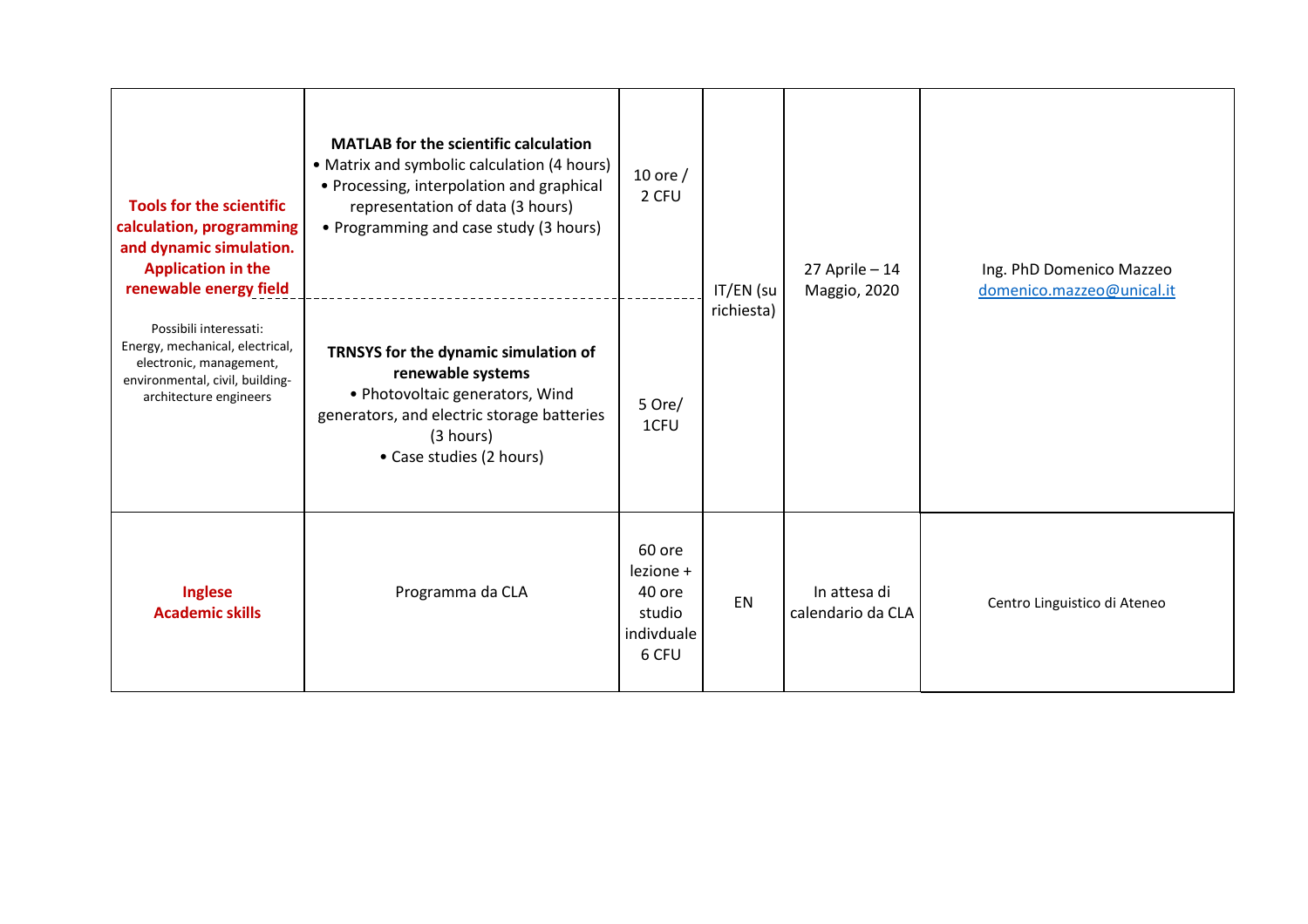| <b>Energy performances and design of</b><br>sustainable buildings<br>Possibili interessati:<br>Ingegneri meccanici, civili ed energetici | Argomenti<br>Teoria ed applicazioni<br>Main features of high efficient buildings: the nZEB<br>target (3 ore);<br>Simplified approaches: the quasi-steady model for<br>heating and cooling requirements (2 ore);<br>The dynamic model for building energy<br>performances: the standard EN ISO 52016-1 (2 ore)<br>The primary energy needs: high efficient plants and<br>integration of renewable sources in buildings (3 ore)<br>Examples and applications: the design of nZEB in<br>transient regime by TRNSYS and Termolog (5 ore) | 15 ore $/$<br>3 CFU   | IT/EN (su<br>richiesta) | 27 Febbraio<br>$-11$ Marzo<br>2020 | Prof. Roberto Bruno<br>Ph.D.<br>roberto.bruno@unical<br><u>.it</u> |
|------------------------------------------------------------------------------------------------------------------------------------------|--------------------------------------------------------------------------------------------------------------------------------------------------------------------------------------------------------------------------------------------------------------------------------------------------------------------------------------------------------------------------------------------------------------------------------------------------------------------------------------------------------------------------------------|-----------------------|-------------------------|------------------------------------|--------------------------------------------------------------------|
| Objectves and methods for systematic<br>literature review<br>Possibili interessati:<br>Tutte le specializzazioni di Ingegneria           | Argomenti<br>Theory (5 hours):<br>Motivation and objectives of a literature<br>review<br>Methodology<br>$\bullet$<br>Literature search, Exclusion criteria<br>Analysis of bibliographic metadata<br>$\bullet$<br>Analysis of documents<br>Applications (5 hours):<br>Papers collection and screening<br>1)<br>Database creation<br>2)<br>Definition of a review structure<br>3)<br>Elaboration and data presentation<br>4)                                                                                                           | $10$ ore $/$<br>2 CFU | IT/EN (su<br>richiesta) | 15 Maggio -<br>5 Giugno<br>2020    | Prof. Marilena De<br>Simone<br>marilena.desimone@u<br>nical.it     |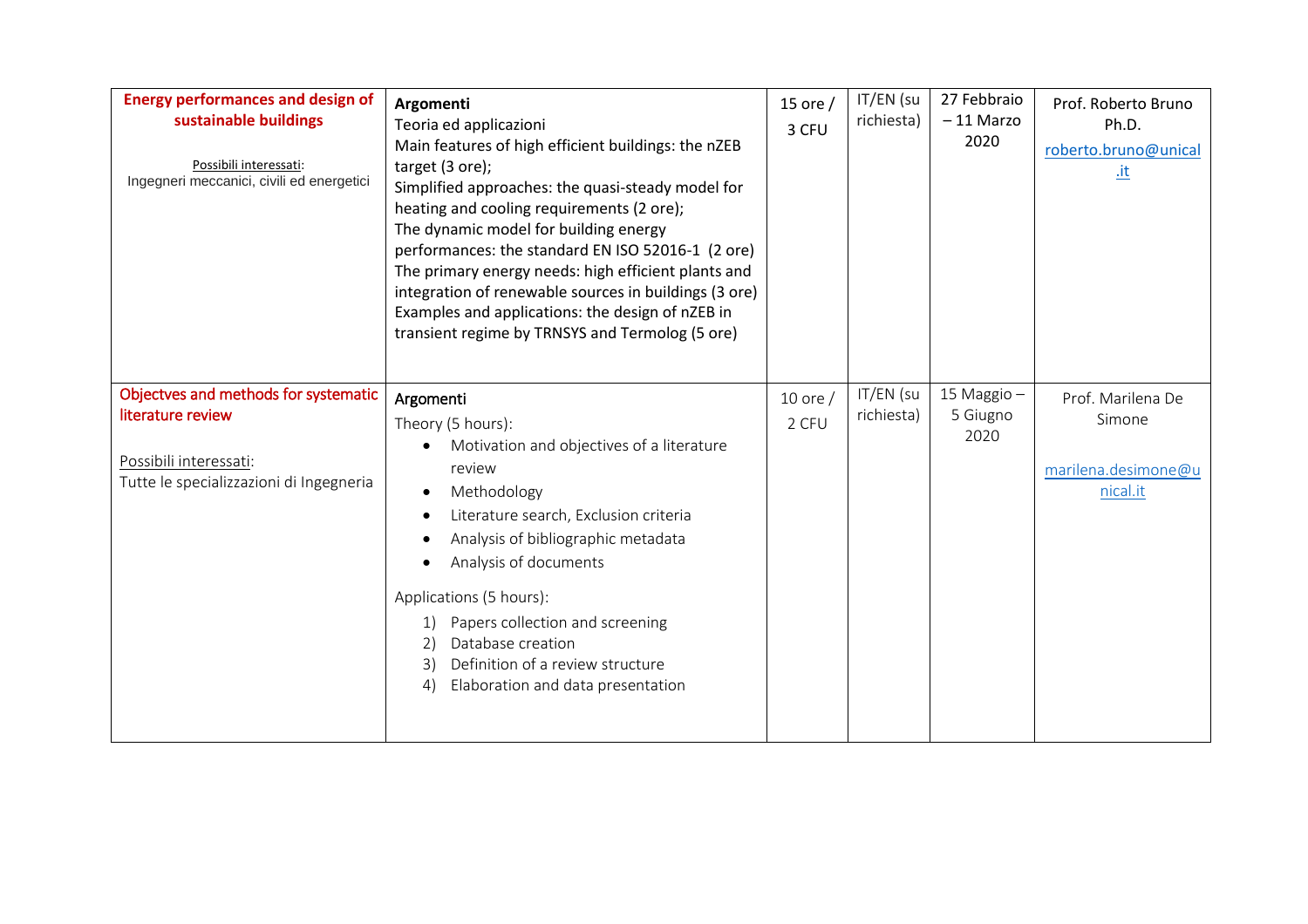| <b>GPU-accelerated scientific</b><br>computing with application to<br>noise and vibration problems<br>Possibili interessati:<br>Ingegneri meccanici, civili,<br>chimici, dei materiali | Teoria ed applicazioni<br>Introduction to heterogenous parallel<br>computing (2 ore)<br>Cuda from matlab (2 ore)<br>$\bullet$<br>Cuda Parallelism model: streams, kernels,<br>$\bullet$<br>grids, blocks and threads (1 ore)<br>Memory and Data locality (1 ore)<br>Application examples in the field of noise<br>and vibrations (4 ore)<br>Possibili interessati: | 10 ore $/$<br>1 CFU | IT/EN (su<br>richiesta) | $3 - 14$<br>Febbraio<br>2020        | Ing. Francesco Cosco<br>francesco.cosco@unical.it                                             |
|----------------------------------------------------------------------------------------------------------------------------------------------------------------------------------------|--------------------------------------------------------------------------------------------------------------------------------------------------------------------------------------------------------------------------------------------------------------------------------------------------------------------------------------------------------------------|---------------------|-------------------------|-------------------------------------|-----------------------------------------------------------------------------------------------|
|                                                                                                                                                                                        | Ingegneri meccanici, civili, chimici, dei<br>materiali                                                                                                                                                                                                                                                                                                             |                     |                         |                                     |                                                                                               |
| Città sostenibili: rinnovati                                                                                                                                                           | Teoria (10 ore)                                                                                                                                                                                                                                                                                                                                                    | 10 ore $/$          | IT                      |                                     | Prof.ssa Annunziata Palermo                                                                   |
| paradigmi e strumenti in<br>evoluzione<br>Possibili interessati:<br>Ingegneri civili ed energetici                                                                                     | Sviluppo sostenibile e Smart City<br>Certificazione di sostenibilità                                                                                                                                                                                                                                                                                               | 2 CFU               |                         | 26<br>Marzo $-$<br>9 Aprile<br>2020 | annunziata.palermo@unical.it<br>Prof.ssa Maria Francesca<br>Viapiana<br>mf.viapiana@unical.it |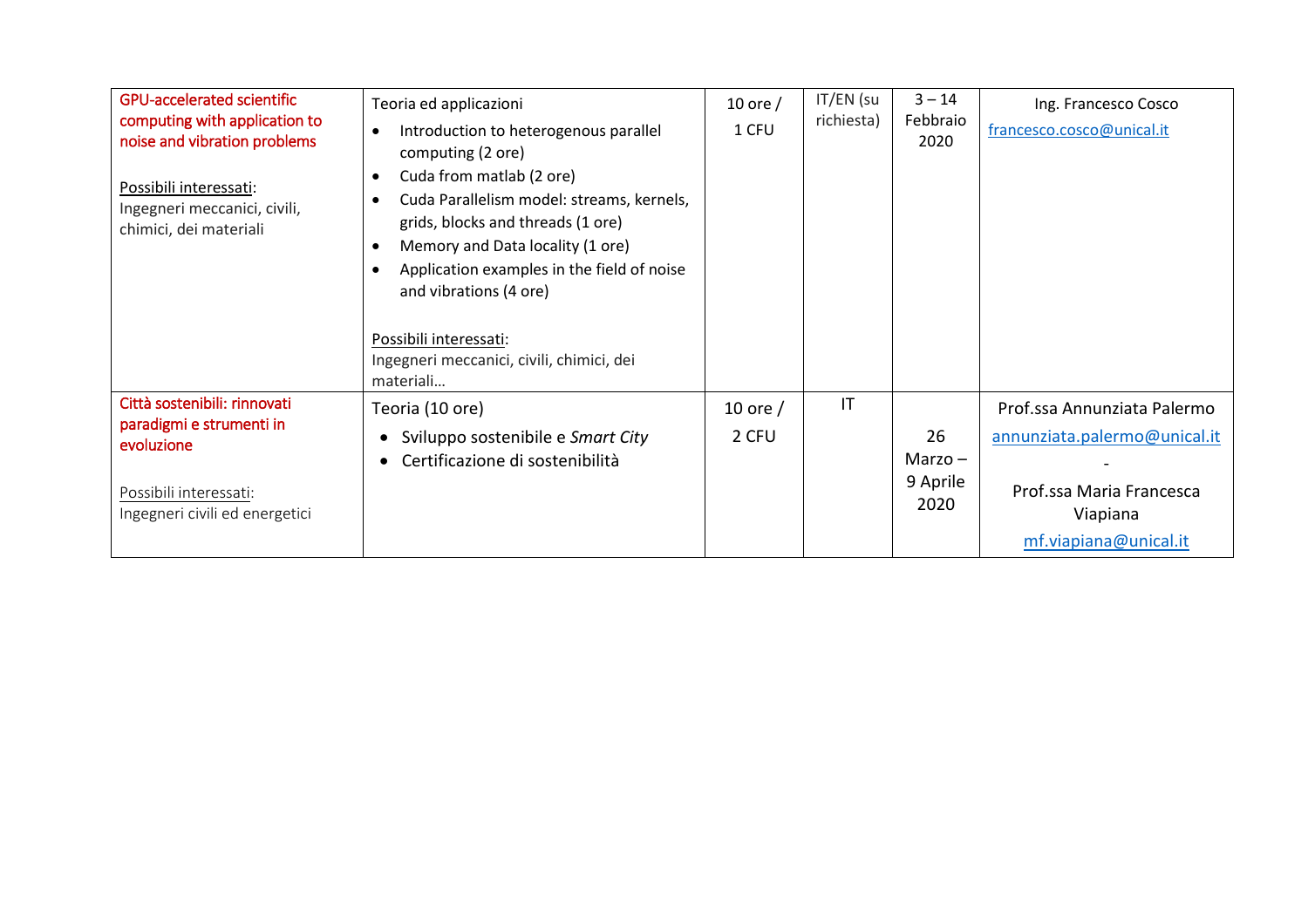## **CORSI ON-LINE** (Inpath-Tes PhD on Innovation Pathways for TES)

| <b>Titolo</b>                                       | <b>Breve descrizione</b>                                                                                                                                                                                                                                                                                                                                                                                                            | Ore /<br><b>CFU</b> | <b>Lingua</b> | Date /<br><b>Periodo</b> | <b>Docente</b>                                                                                                |
|-----------------------------------------------------|-------------------------------------------------------------------------------------------------------------------------------------------------------------------------------------------------------------------------------------------------------------------------------------------------------------------------------------------------------------------------------------------------------------------------------------|---------------------|---------------|--------------------------|---------------------------------------------------------------------------------------------------------------|
| <b>Research and PhD</b>                             | - Types of CV and supporting statements<br>- The research process and the research method<br>- Error analysis of measurements and in simulations<br>- Management of research data<br>- Definition of RRI; RRI plan; Key elements:<br>engagement; gender equality; science education;<br>open access; ethics; governance; sustainability;<br>social justice/inclusion<br>- Intellectual Property and Intellectual Property<br>Rights | 6 ECTS              | EN            | Flessibile<br>(on-line)  | http://www.inpathtes.eu/courses/1<br>Per informazioni contattare: Prof.<br>Marilena De Simone (corso on-line) |
| <b>Intellectual property and</b><br>patenting ideas | Intellectual Property and Intellectual Property<br>Rights<br>Dissemination, exploitation and communication<br>plan<br>Basics of patents and classification systems<br>Applying for a patent and case studies                                                                                                                                                                                                                        | 4 ECTS              | <b>EN</b>     | Flessibile<br>(on-line)  | http://www.inpathtes.eu/courses/6<br>Per informazioni contattare: Prof.<br>Marilena De Simone (corso on-line) |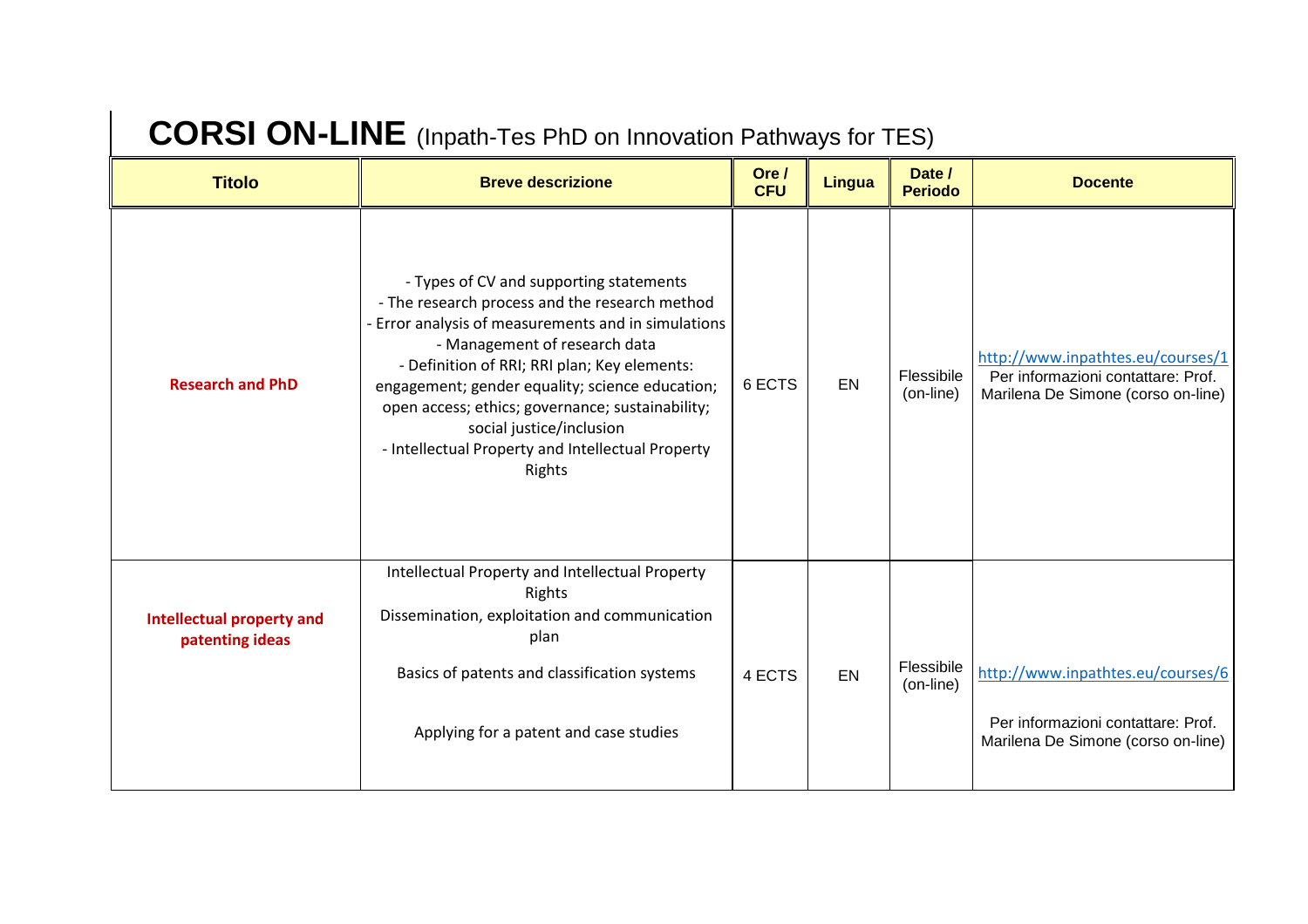| <b>Idea to product development</b> | Idea generation methods<br>Idea screening<br>Idea development and testing<br>Technical implementation<br><b>Business analysis tools</b> | 5 ECTS | EN | Flessibile<br>(on-line) | http://www.inpathtes.eu/courses/7<br>Per informazioni contattare: Prof.<br>Marilena De Simone (corso on-line) |
|------------------------------------|-----------------------------------------------------------------------------------------------------------------------------------------|--------|----|-------------------------|---------------------------------------------------------------------------------------------------------------|
| <b>Introduction to TES</b>         | Renewable energy policies<br>Types and role of energy storage and thermal<br>energy storage<br>Sorption and chemical heat storage       | 3 ECTS | EN | Flessibile<br>(on-line) | http://www.inpathtes.eu/courses/2<br>Per informazioni contattare: Prof.<br>Marilena De Simone (corso on-line) |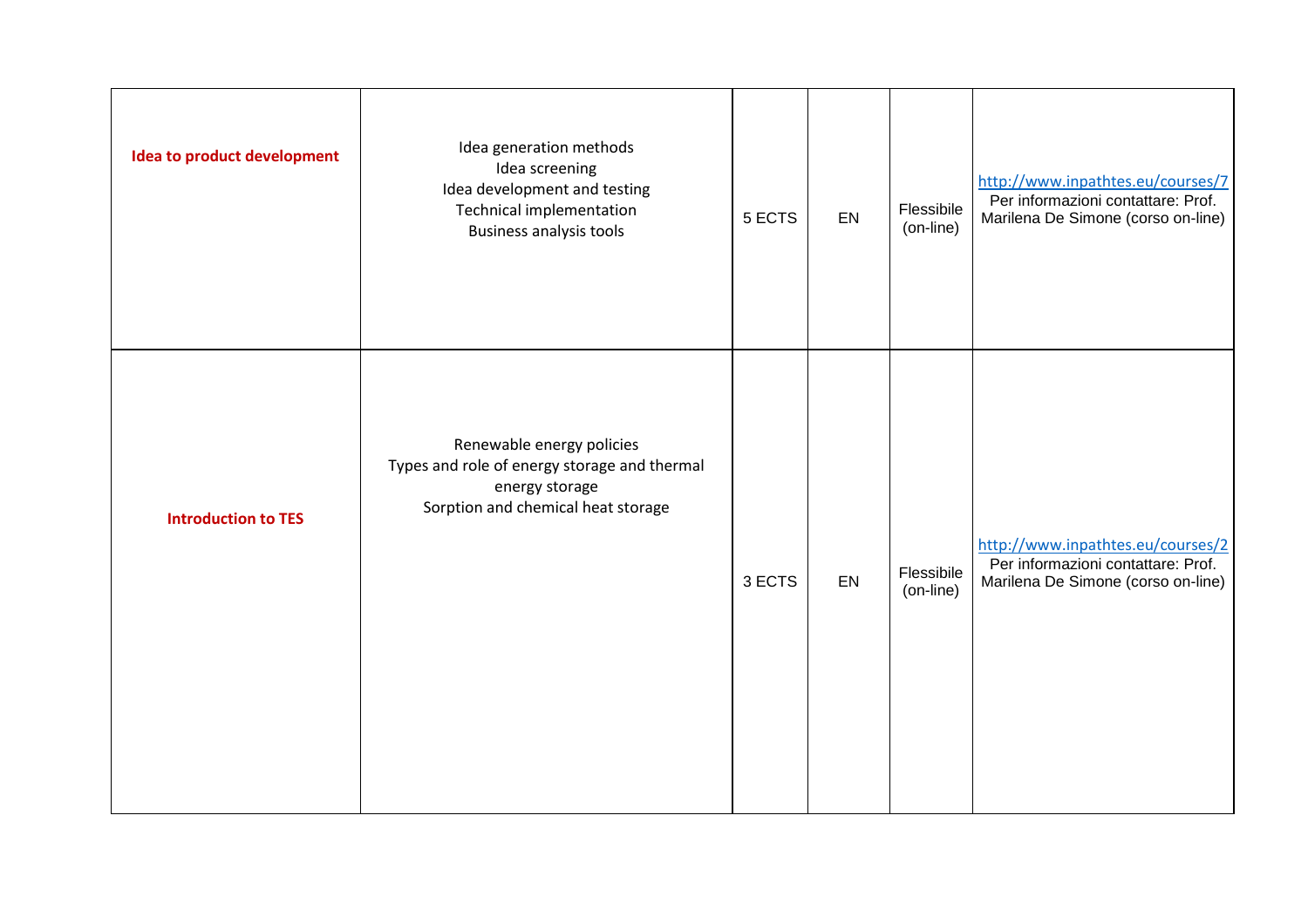| <b>Thermal energy storage</b><br>materials                     | Fundamentals of materials science and engineering<br>Corrosion issues related to the use of TES materials<br>Calculation of thermal properties of composite<br>materials and case studies<br>Introduction to micro & nano-scale modelling and<br>kinetic theory                                                                                                                  | 4 ECTS | EN | Flessibile<br>(on-line) | http://www.inpathtes.eu/courses/3<br>Per informazioni contattare: Prof.<br>Marilena De Simone (corso on-line) |
|----------------------------------------------------------------|----------------------------------------------------------------------------------------------------------------------------------------------------------------------------------------------------------------------------------------------------------------------------------------------------------------------------------------------------------------------------------|--------|----|-------------------------|---------------------------------------------------------------------------------------------------------------|
| <b>Testing and characterisation of</b><br><b>TES materials</b> | Approach and Planning for Testing Properties<br>Thermophysical properties: DSC, TGA, T-history and<br>other home-made techniques<br>Technologies for measuring thermal diffusivity,<br>thermal conductivity, and thermal expansion<br>Process-related properties characterisation:<br>Physical properties<br>Process-related properties characterisation:<br>Chemical properties | 5 ECTS | EN | Flessibile<br>(on-line) | http://www.inpathtes.eu/courses/4<br>Per informazioni contattare: Prof.<br>Marilena De Simone (corso on-line) |